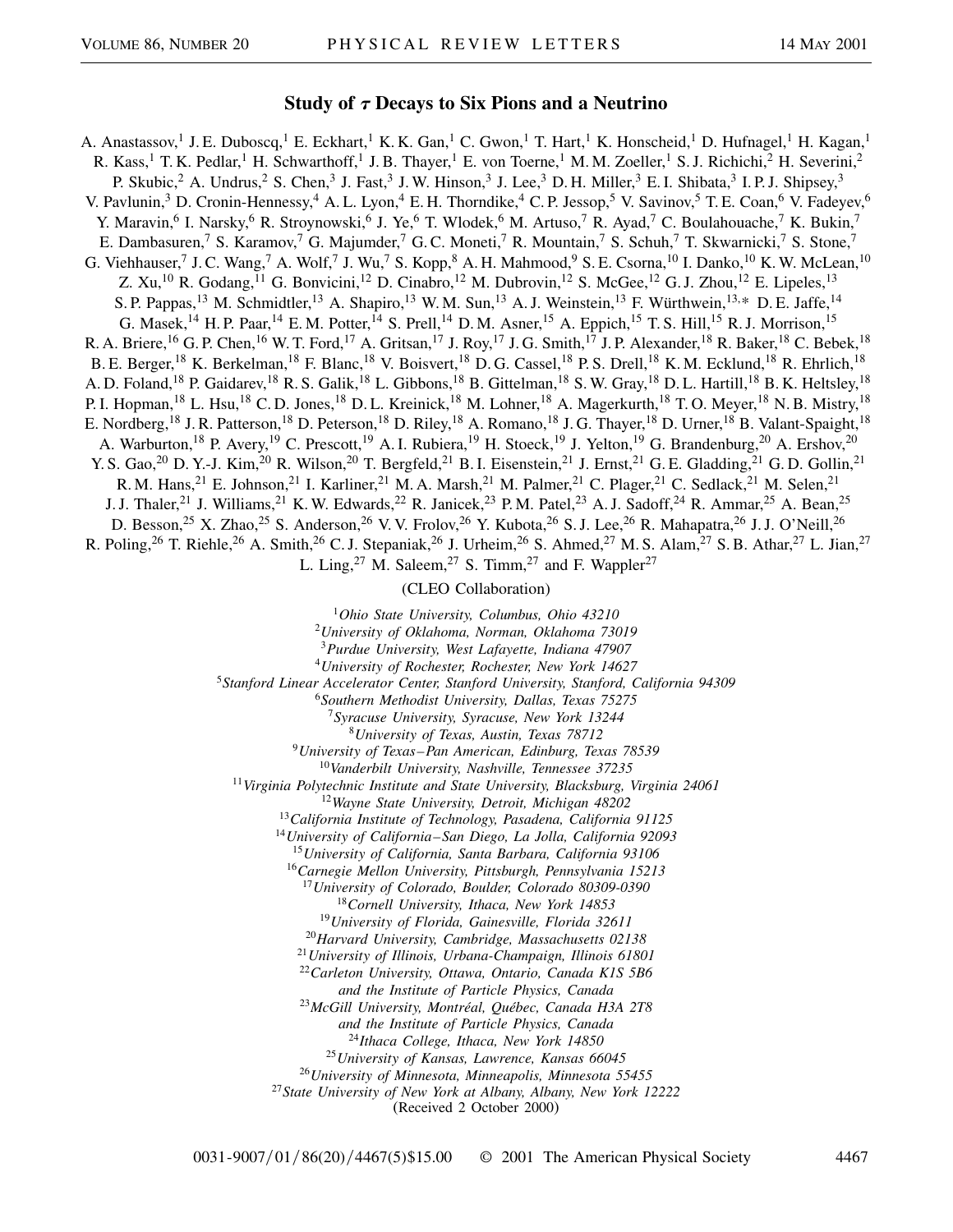The  $\tau$  decays to six-pion final states have been studied with the CLEO detector at the Cornell Electron Storage Ring. The measured branching fractions are  $\mathcal{B}(\tau^- \to 2\pi^-\pi^+ 3\pi^0 \nu_{\tau}) = (2.2 \pm 0.3 \pm 0.4) \times$  $10^{-4}$  and  $\mathcal{B}(\tau^- \to 3\pi^- 2\pi^+ \pi^0 \nu_\tau) = (1.7 \pm 0.2 \pm 0.2) \times 10^{-4}$ . A search for substructure in these decays shows that they are saturated by intermediate states with  $\eta$  or  $\omega$  mesons. We present the first observation of the decay  $\tau^- \to 2\pi^-\pi^+\omega \nu_\tau$  and the branching fraction is measured to be  $(1.2 \pm 0.2 \pm 0.2 \pm 0.2)$  $0.1$ )  $\times$  10<sup>-4</sup>. The measured branching fractions are in good agreement with the isospin expectations but somewhat below the conserved-vector-current predictions.

DOI: 10.1103/PhysRevLett.86.4467 PACS numbers: 13.35.Dx, 14.60.Fg

The decays of the  $\tau$  lepton provide a good test of the standard model predictions for the hadronic weak current. The six-pion branching fractions are related to the isovector part of the  $e^+e^-$  annihilation cross section by the conserved-vector-current (CVC) hypothesis. Isospin symmetry relates the relative branching fractions of the decays  $\tau^- \to 2\pi^-\pi^+3\pi^0\nu_\tau, \tau^- \to 3\pi^-2\pi^+\pi^0\nu_\tau,$  and  $\tau^- \to$  $\pi^{-5}\pi^{0}\nu_{\tau}$ . Therefore, the study of six-pion decays can be used to test the CVC hypothesis and isospin predictions. A better understanding of the resonance substructure in the decays is also of particular interest because of the potential application in suppressing the hadronic background in the measurement of the  $\tau$  neutrino mass. In this Letter, we present a study of the decays [1]  $\tau^- \rightarrow 2\pi^- \pi^+ 3\pi^0 \nu_{\tau}$  and  $\tau^- \rightarrow 3\pi^- 2\pi^+ \pi^0 \nu_{\tau}$ . This includes measurements of the branching fractions and the search for resonance substructure. The latter results are used to identify the vector and axial-vector current contributions to the inclusive branching fractions and allow the proper comparison of the results with the CVC and isospin symmetry predictions.

The data used in this analysis were collected with the CLEO detector [2] at the Cornell Electron Storage Ring (CESR) at center-of-mass energy of 10.6 GeV. The sample corresponds to a total integrated luminosity 13.5  $fb^{-1}$  and contains  $12.3 \times 10^6 \tau^+ \tau^-$  events [3].

For the decay  $\tau^- \to 2\pi^-\pi^+3\pi^0\nu_{\tau}$   $(3\pi^-2\pi^+\pi^0\nu_{\tau})$ , we select events with four (six) charged tracks and zero net charge. The momentum of each track must be greater than 100 MeV, and the polar angle  $\theta$  of each track with respect to the beam must satisfy  $|\cos\theta|$  < 0.90. The track must be consistent with originating from the  $e^+e^-$  interaction point. This vertex requirement also suppresses the background from  $\tau$  events with a  $K_S$  or photon conversion. The  $K<sub>S</sub>$  background is further reduced by rejecting events containing a detached vertex with a  $\pi^{+}\pi^{-}$  mass consistent with the nominal  $K<sub>S</sub>$  mass.

We define two exclusive sets of photon candidates in the barrel calorimeter ( $|\cos \theta|$  < 0.80): high quality (HQ) and low quality (LQ) photons. The selection criteria for HQ photons are designed to minimize the contamination of fake showers from hadronic interactions, while the acceptance of LQ photons ensures high event detection efficiency. A HQ photon must have an energy  $E<sub>y</sub>$  > 120 MeV and a lateral profile of energy deposition consistent with that expected for a photon. The Fisher discriminant technique [4] is used to differentiate a real photon from a fake photon. The discriminant function is a linear combination of the energy of the shower and its distance to the intersection of the nearest charged track with the calorimeter surface. We use Monte Carlo simulated events (see below) to obtain the discriminant function that maximizes the separation between real and fake photons. A LQ photon is defined as a shower that does not pass the HQ photon requirements but has  $E<sub>y</sub>$  > 30 MeV. The Fisher discriminant for differentiating a real photon from a fake photon is used only in the decay  $\tau^- \rightarrow 2\pi^- \pi^+ 3\pi^0 \nu_{\tau}$ due to the higher photon multiplicity. HQ photons in the end-cap calorimeter  $(0.80 < |cos\theta| < 0.95)$  are selected as in the barrel.

Each event is divided into two hemispheres using the plane perpendicular to the thrust axis [5], calculated using both charged tracks and photons. There must be one charged track in one hemisphere (tag) recoiling against three or five charged tracks in the other hemisphere (signal), depending on the decay mode.

In the tag hemisphere, the total invariant mass of charged tracks and photons must satisfy  $M_{\text{tag}} < 0.5 \text{ GeV}$ . In the signal hemisphere, there should be at least six (two) photons forming three (one)  $\pi^0$  candidates for the decay  $\tau^- \to 2\pi^- \pi^+ 3\pi^0 \nu_\tau$   $(3\pi^- 2\pi^+ \pi^0 \nu_\tau)$ . The  $\pi^0$ candidates are reconstructed from photon pairs in the barrel calorimeter. All HQ photons in the barrel must be used in the reconstruction, and no HQ photon in the end cap is allowed. In case of multiple entries, we select the photon combination with smallest  $\chi^2 = \sum_{i=1}^{3} [S_{\gamma\gamma}^2]_i$ , where  $S_{\gamma\gamma} = (m_{\gamma\gamma} - m_{\pi^0})/\sigma_{\gamma\gamma}$  ( $\sigma_{\gamma\gamma}$  is the mass resolution calculated from the energy and angular resolution of each photon). The signal region for the  $\pi^0$ candidates is defined as  $-3.5 < S_{\gamma\gamma} < 2.5$ . In the case of  $\tau^- \rightarrow 3\pi^- 2\pi^+ \pi^0 \nu_\tau$ , we use sideband subtraction to estimate the fake  $\pi^0$  background. The total invariant mass of the hadronic system in the signal hemisphere must satisfy  $M_{6\pi} < M_{\tau} = 1.777$  GeV [6]. The signal hemisphere must have a positive pseudoneutrino mass [7]. The background from  $\tau$  decays with Dalitz  $\pi^0$  decays or photon conversion in inner detector material is suppressed by requiring that any pairs of oppositely charged tracks have invariant mass exceeding 120 MeV when at least one of the pair is identified as an electron and assigning the electron mass to both tracks. Two-photon backgrounds are eliminated by requiring the direction of the missing momentum of the event to satisfy  $|\cos\theta_{\text{missing}}| < 0.9$ .

The detection efficiency and  $\tau$  migration background are calculated with a Monte Carlo technique. We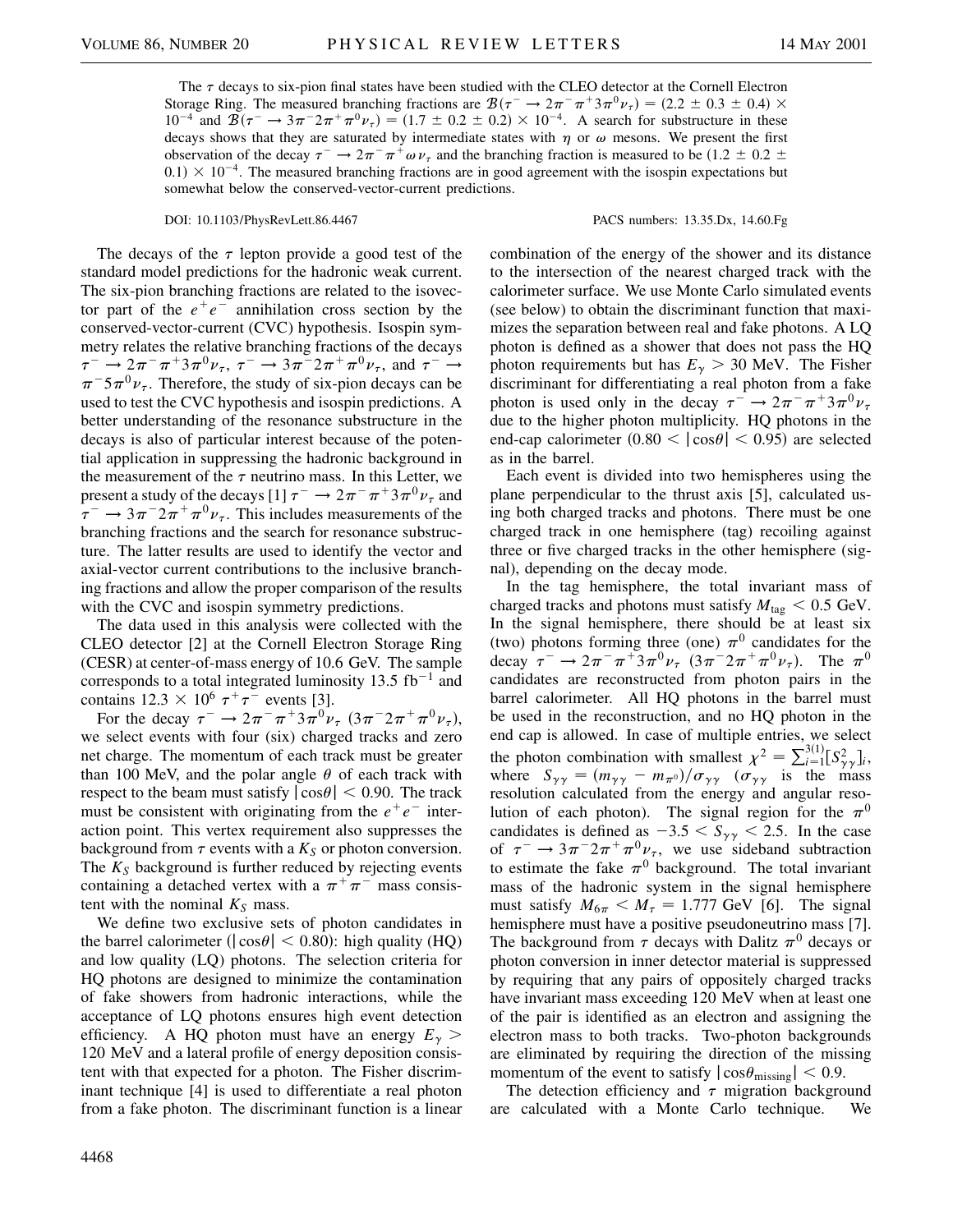TABLE I. Summary of the results for  $\tau^- \rightarrow 2\pi^-\pi^+3\pi^0\nu_{\tau}$ and  $\tau^- \rightarrow 3\pi^- 2\pi^+ \pi^0 \nu_\tau$ . All errors are statistical, except the second errors in the branching fractions, which are systematic.

| Decay mode                        | $2\pi^{-} \pi^{+} 3\pi^{0} \nu_{\tau}$ | $3\pi^{-}2\pi^{+}\pi^{0}\nu_{\tau}$ |
|-----------------------------------|----------------------------------------|-------------------------------------|
| Data (events)                     | $139.0 \pm 11.8$                       | $231.0 \pm 18.8$                    |
| $q\bar{q}$ bg (events)            | $15.1 \pm 3.1$                         | $25.8 \pm 5.9$                      |
| $\tau$ bg (events)                | $35.2 \pm 3.4$                         | $19.4 \pm 5.5$                      |
| Efficiency $(\% )$                | $1.65 \pm 0.03$                        | $4.45 \pm 0.06$                     |
| $\mathcal{B}$ (10 <sup>-4</sup> ) | $2.2 \pm 0.3 \pm 0.4$                  | $1.7 \pm 0.2 \pm 0.2$               |

use the KORALB/TAUOLA program [3] for the  $\tau$  event simulation. The decay  $\tau^- \to 2\pi^-\pi^+3\pi^0\nu_{\tau}$  is modeled using a mixture of  $\tau^- \to 2\pi^-\pi^+\eta\nu_{\tau}$ ,  $\tau^- \to$  $\pi^{-}2\pi^{0}\eta\nu_{\tau}$ , and  $\tau^{-} \to \pi^{-}2\pi^{0}\omega\nu_{\tau}$ . The other decay  $\tau^- \rightarrow 3\pi^2 2\pi^+ \pi^0 \nu_\tau$  is modeled using a mixture of  $\tau^- \to 2\pi^-\pi^+\eta \nu_\tau$  and  $\tau^- \to 2\pi^-\pi^+\omega \nu_\tau$ . The relative mixtures are determined from the measured branching fractions presented in this and a previous Letter [8]. We assume that the  $3\pi\eta$  decays proceed through  $\pi f_1$  with a spectral function dominated by the form factor of the  $a_1(1260)$  resonance [9]. The  $3\pi\omega$  system is modeled assuming dominance of the  $\rho(1700)$  resonance. The



FIG. 1. Three-pion mass spectra of  $\eta$  candidates: (a)  $M_{3\pi^0}$  in  $\tau^- \to 2\pi^- \pi^+ 3\pi^0 \nu_\tau$ , (b)  $\tilde{M}_{\pi^+ \pi^- \pi^0}$  in  $\tau^- \to 2\pi^- \pi^+ 3\pi^0 \nu_\tau$ , (c)  $M_{\pi^+\pi^-\pi^0}$  in  $\tau^- \to 3\pi^- 2\pi^+\pi^0\nu_{\tau}$ . There are six entries per event in (b) and (c). The solid lines shows fits to the data.

detector response is simulated using the GEANT program [10]. The hadronic background is calculated empirically using a sample of high-mass tagged events. The signal, background, and detection efficiency are summarized in Table I. The  $\tau$  background includes the decays with  $K_S \rightarrow \pi^+ \pi^-$  and  $\pi^0 \pi^0$ .

The six-pion  $\tau$  decays can proceed through the  $\eta$  or  $\omega$ intermediate hadronic states. Figure 1 shows the invariant mass spectra of  $3\pi$  combinations in the  $\eta$  mass region. To improve the resolution, the  $\pi^0$  candidates have been kinematically constrained to the nominal  $\pi^0$  mass. In the search for  $\eta \to \pi^+ \pi^- \pi^0$  and  $\omega \to \pi^+ \pi^- \pi^0$ , we reduce the combinatoric background by rejecting events with  $3\pi^0$  invariant mass within 20 MeV  $(\sim 3\sigma)$  of the nominal  $\eta$  mass. There are clear enhancements at the  $\eta$ mass in all three spectra. The invariant mass spectra of  $3\pi$  combinations in the  $\omega$  mass region are shown in Fig. 2. There is also a clear signal at the  $\omega$  mass. In particular, the decay  $\tau^- \rightarrow 2\pi^- \pi^+ \omega \nu_{\tau}$  is observed for the first time.

The  $\eta$  and  $\omega$  signals are extracted by maximum likelihood fits with a dual Gaussian over a polynomial background. The peaks and widths of the signal mass spectra have been constrained to the Monte Carlo expectations. The results are summarized in Tables II and III.

There are several sources of systematic errors. These include the uncertainty in the number of produced  $\tau^+\tau^$ pairs (1.4%), charged track reconstruction (1% per track),  $\pi^0$  reconstruction (4% per  $\pi^0$ ), efficiency (1%–5%), and  $\tau$  migration background (4%–12%) estimates due to limited Monte Carlo statistics, hadronic background



FIG. 2. Three-pion mass spectra of  $\omega$  candidates (six entries per event) in (a)  $\tau^- \rightarrow 2\pi^- \pi^+ 3\pi^0 \nu_\tau$  and (b)  $\tau$  $3\pi^{-2}\pi^{+}\pi^{0}\nu_{\tau}$ . The solid lines shows fits to the data.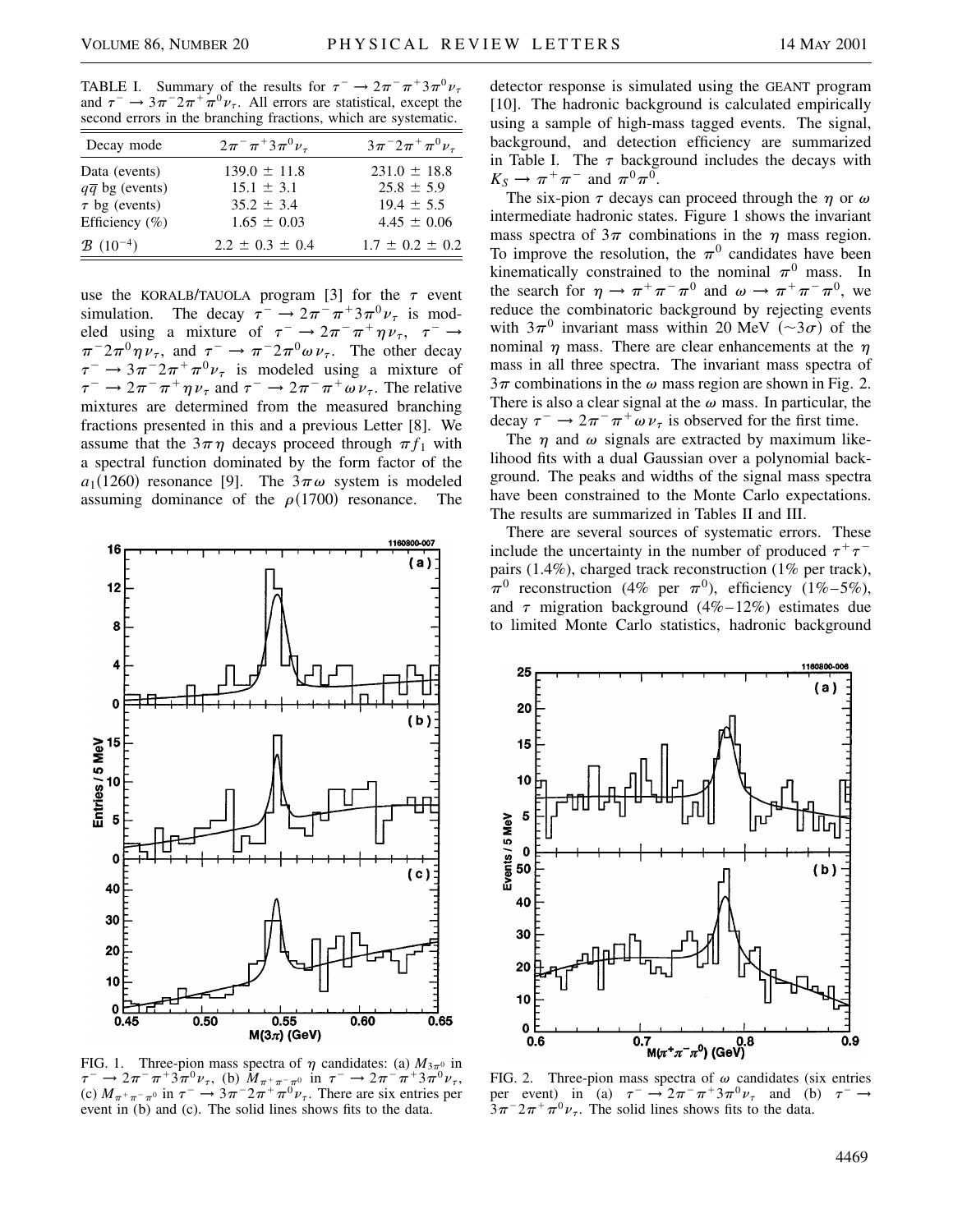| Decay mode             | $2\pi^{-} \pi^{+} \eta \nu_{\tau}$ | $\pi^{-}2\pi^{0}\eta\nu_{\tau}$      | $2\pi^{-} \pi^{+} \eta \nu_{\tau}$   |
|------------------------|------------------------------------|--------------------------------------|--------------------------------------|
|                        | $\eta \rightarrow 3\pi^0$          | $\eta \rightarrow \pi^+ \pi^- \pi^0$ | $\eta \rightarrow \pi^+ \pi^- \pi^0$ |
| Data (events)          | $32.1 \pm 6.7$                     | $15.4 \pm 5.4$                       | $48.6 \pm 10.2$                      |
| $q\bar{q}$ bg (events) | $1.9 \pm 1.5$                      | $0.2^{+1.0}_{-0.2}$                  | $5.2 \pm 3.2$                        |
| $\tau$ bg (events)     | $0.9 \pm 0.9$                      | $2.3 \pm 1.6$                        | $2.5 \pm 2.2$                        |
| Efficiency (%)         | $1.28 \pm 0.05$                    | $1.48 \pm 0.05$                      | $4.18 \pm 0.08$                      |
| $B(10^{-4})$           | $2.9 \pm 0.7 \pm 0.5$              | $1.5 \pm 0.6 \pm 0.3$                | $1.7 \pm 0.4 \pm 0.3$                |

TABLE II. Summary of the results for the intermediate states with an  $\eta$  meson. All errors are statistical, except the second errors in the branching fractions, which are systematic.

estimates (4%–9%), mixtures of various intermediate states (1%–6%), and branching fractions of  $\eta \rightarrow 3\pi^{0}$ and  $\pi^+ \pi^- \pi^0$  and  $\omega \to \pi^+ \pi^- \pi^0$  [6]. For the extraction of  $\omega$  and  $\eta$  signals, there are also systematic errors (5%–10%) resulting from the choice of combinatorial background shape and fit region. The branching fractions with systematic errors are listed in Tables I–III. The results represent significant improvement in precision over previous measurements [6,11]. The branching fractions for the two decays with  $\omega$  in the final states are somewhat smaller than the recent calculations by Gao and Li [12],  $\mathcal{B}(\tau^- \to \pi^- 2\pi^0 \omega \nu_\tau) = \mathcal{B}(\tau^- \to$  $2\pi^{-} \pi^{+} \omega \nu_{\tau}$   $\sim 2.2 \times 10^{-4}$ .

The results on the six-pion decays can be compared with the isospin symmetry and CVC predictions, after correcting for the contributions from the axial-vector current  $\tau^- \to (3\pi)^- \eta \nu_\tau$ , which also violates isospin conservation with the decays  $\eta \rightarrow 3\pi^0$  and  $\pi^+\pi^-\pi^0$ . To reduce the uncertainty in the corrections, we use measurements from these decays and the decay  $\eta \rightarrow \gamma \gamma$  [8] to obtain the average branching fractions:  $\mathcal{B}(\tau^{-} \to 2\pi^{-}\pi^{+}\eta \nu_{\tau}) = (2.3 \pm 0.5) \times 10^{-4}$  and  $\bar{B}(\tau^- \to \pi^- 2\pi^0 \eta \nu_\tau) = (1.5 \pm 0.5) \times 10^{-4}$ . This yields the vector current branching fractions:  $\mathcal{B}_V(\tau^- \to$  $2\pi^{-}\pi^{+}3\pi^{0}\nu_{\tau}$  = (1.1  $\pm$  0.4) × 10<sup>-4</sup> and  $\mathcal{B}_{V}(\tau^{-} \rightarrow$  $3\pi^{-}2\pi^{+}\pi^{0}\nu_{\tau}$  =  $(1.2 \pm 0.2) \times 10^{-4}$ , corresponding to  $\sim$ 50% and  $\sim$ 70%, respectively, of the inclusive six-pion branching fractions.

The isospin model [13] classifies *n*-pion final states into orthogonal isospin partitions and determines their contributions to the branching fractions. The partitions are labeled by three integers  $(n_1, n_2, n_3)$ , where  $n_3$  is the number of isoscalar subsystems of three pions,  $n_2 - n_3$  is the number of isovector systems of two pions, and  $n_1 - n_2$  is the

TABLE III. Summary of the results for the intermediate states with an  $\omega$  meson. All errors are statistical, except the second errors in the branching fractions, which are systematic.

| Decay mode                        | $\pi^{-}2\pi^{0}\omega\nu_{\tau}$ | $2\pi^{-}\pi^{+}\omega\nu_{\tau}$ |
|-----------------------------------|-----------------------------------|-----------------------------------|
| Data (events)                     | $53.1 \pm 11.4$                   | $110.1 \pm 18.6$                  |
| $q\overline{q}$ bg (events)       | $1.0^{+2.4}_{-1.0}$               | $3.5^{+4.2}_{-3.5}$               |
| $\tau$ bg (events)                | $8.7 \pm 3.4$                     | $2.3_{-2.3}^{+3.7}$               |
| Efficiency $(\%)$                 | $1.39 \pm 0.06$                   | $4.06 \pm 0.14$                   |
| $\mathcal{B}$ (10 <sup>-4</sup> ) | $1.4 \pm 0.4 \pm 0.3$             | $1.2 \pm 0.2 \pm 0.1$             |

number of single pions. For  $n = 6$  there are four partitions: 510  $(4\pi\rho)$ , 330  $(3\rho)$ , 411  $(3\pi\omega)$ , and 321  $(\pi\rho\omega)$ , denoted according to the lowest mass states. The isospin model imposes constraints on the relative branching fractions, which can be tested by comparing the fraction,

$$
f_{2\pi^-\pi^+3\pi^0} = \frac{\mathcal{B}_V(\tau^- \to 2\pi^-\pi^+3\pi^0\nu_\tau)}{\mathcal{B}_V[\tau^- \to (6\pi)^-\nu_\tau]},
$$

to a similar fraction  $f_{3\pi^{-}2\pi^{+}\pi^{0}}$ , where  $\mathcal{B}_{V}[\tau^{-} \rightarrow$  $(6\pi)^{-} \nu_{\tau}$  is the sum of the branching fractions for the three six-pion vector decays. Figure 3 shows  $f_{2\pi^-\pi^+3\pi^0}$ vs f<sub>3 $\pi$ </sub>- $2\pi$ <sup>+</sup> $\pi$ <sup>0</sup> with our new measurement of the branching fractions. The measurement is presented as a line because  $\mathcal{B}_V(\tau^- \to \pi^- 5 \pi^0 \nu_\tau)$  has not been measured yet. The result is consistent with the isospin expectation since the experimental measurement overlaps with the isospin triangle. Our result indicates the 321  $(\pi \rho \omega)$  partition is dominant because the decays  $\tau^- \to \pi^- 2\pi^0 \omega \nu_\tau$  and  $\tau^- \rightarrow 2\pi^- \pi^+ \omega \nu_\tau$  saturate the six-pion (vector) decays.



FIG. 3. Decay fractions of  $\tau^- \to (6\pi)^- \nu_{\tau}$ . The thick solid line through the origin represents the measurement. The shaded area indicates the one standard deviation region, calculated with correlated errors taken into account. The triangle bounded by the dots shows the isospin expectation.